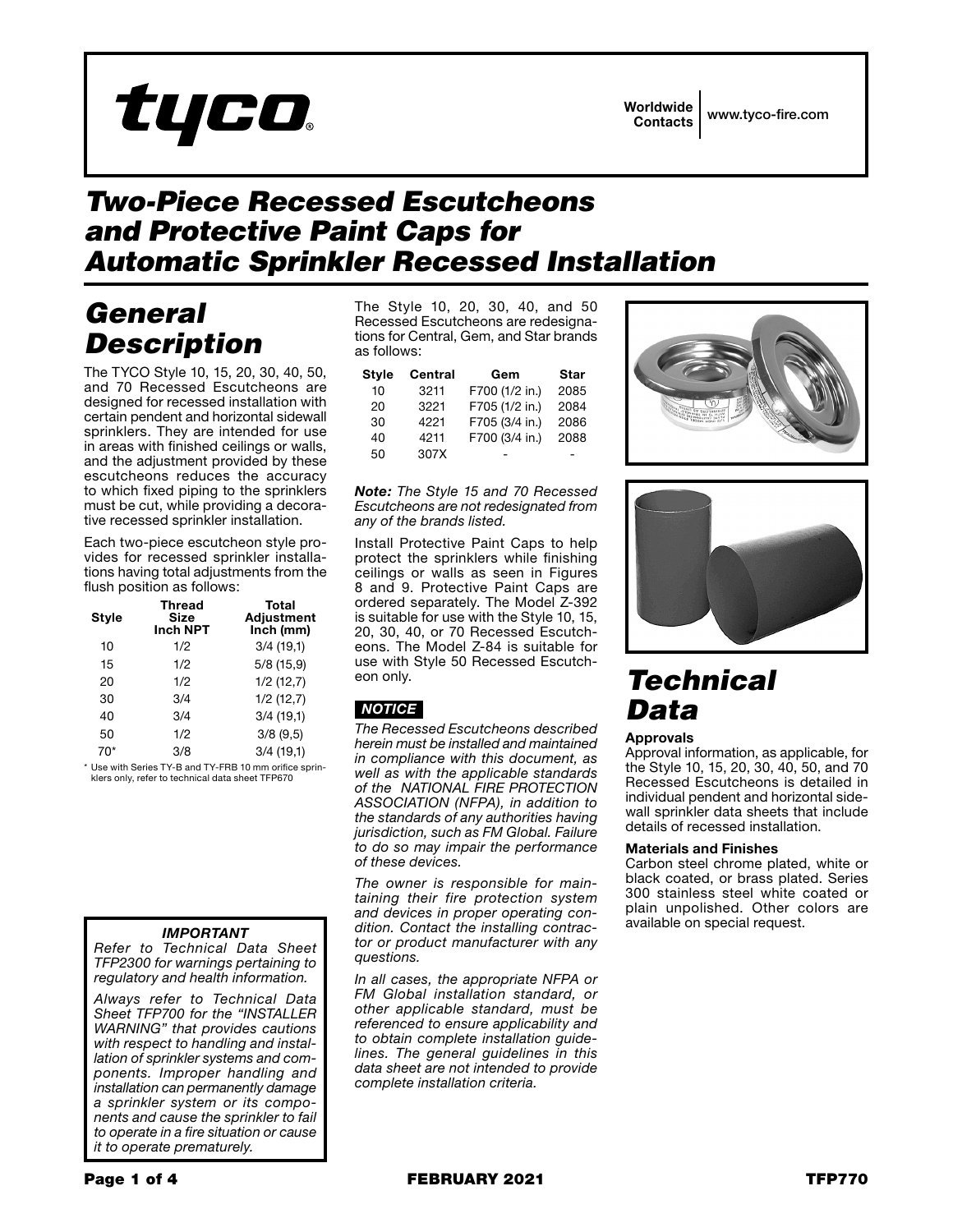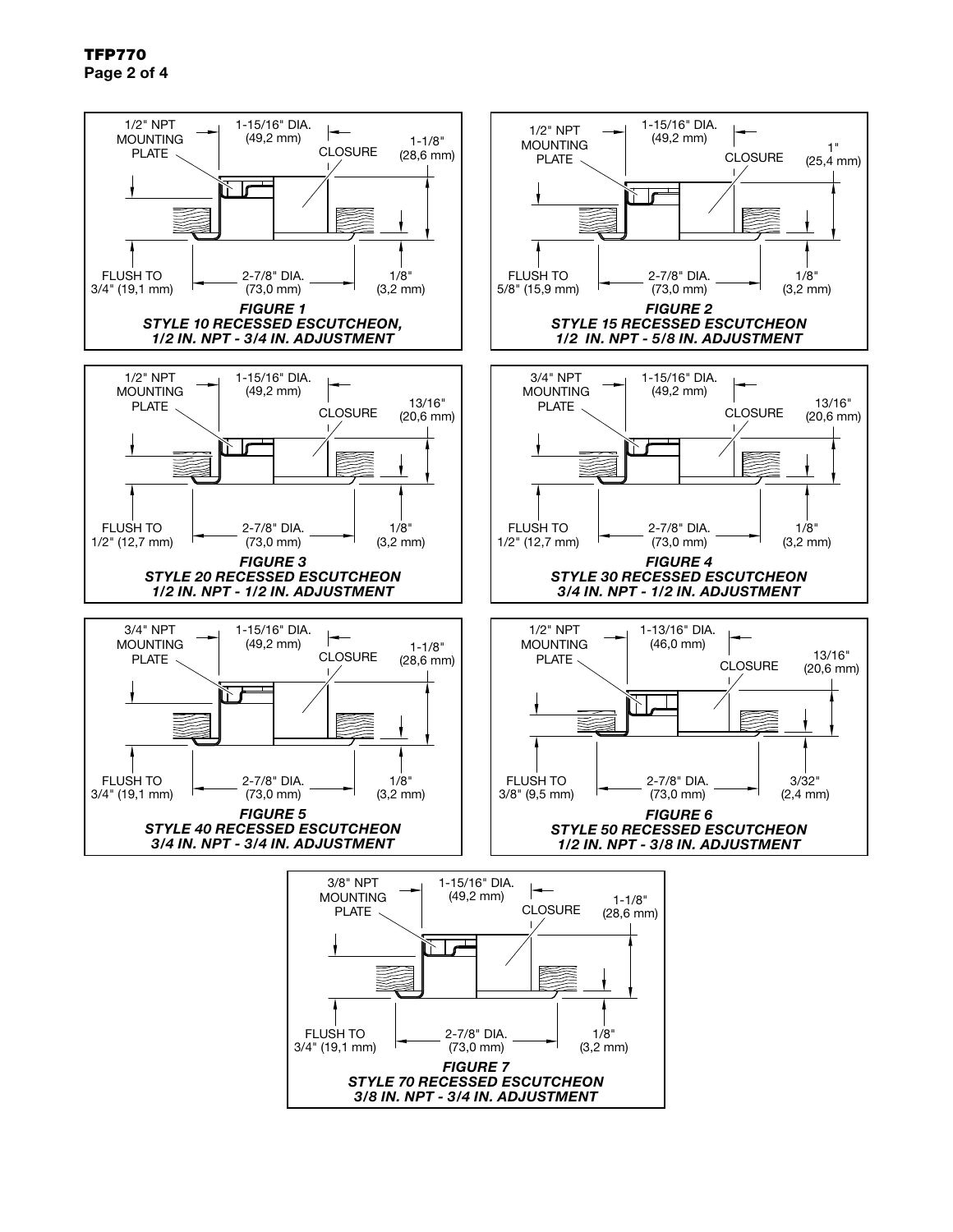

## *Recessed Escutcheon Installation*

Installation information for the Style 10, 15, 20, 30, 40, 50, and 70 Recessed Escutcheons is provided in individual pendent and horizontal sidewall sprinkler data sheets, as applicable. These data sheets also include details of recessed sprinkler installations.

*Note: The Style 10, 15, 20, 30, 40, 50, and 70 Recessed Escutcheons must only be used with the sprinklers for which they have been specifically laboratory approved by UL, C-UL, ULC, or FM.*

## *Protective Paint Cap Installation*

With reference to Figures 8 and 9, push the Protective Paint Cap over the Mounting Plate of the Recessed Escutcheon in lieu of the Closure.

After the ceiling or wall finish is complete, remove the Protective Paint Cap and install the Closure.

The Protective Paint Cap may be discarded as a plastic commodity or Low Density Polyethylene Recycling Category 4, in conformance with local regulations. Alternatively, the Protective Paint Cap may be reused.

*Note: The sprinkler cannot operate properly with the Protective Paint Cap in place.*

## *Care and Maintenance*

Specific requirements of the NFPA must be performed, and any impairment must be immediately corrected.

Absence of an escutcheon to cover a clearance hole can delay the sprinkler operation in a fire situation.

The owner is responsible for the inspection, testing, and maintenance of their fire protection system and devices in compliance with this document, as well as with the applicable standards of the NFPA, such as NFPA 25, in addition to the standards of any authority having jurisdiction. Contact the installing contractor or product manufacturer with any questions.

Automatic sprinkler systems should be inspected, tested, and maintained by a qualified Inspection Service in accordance with local requirements and/or national codes.